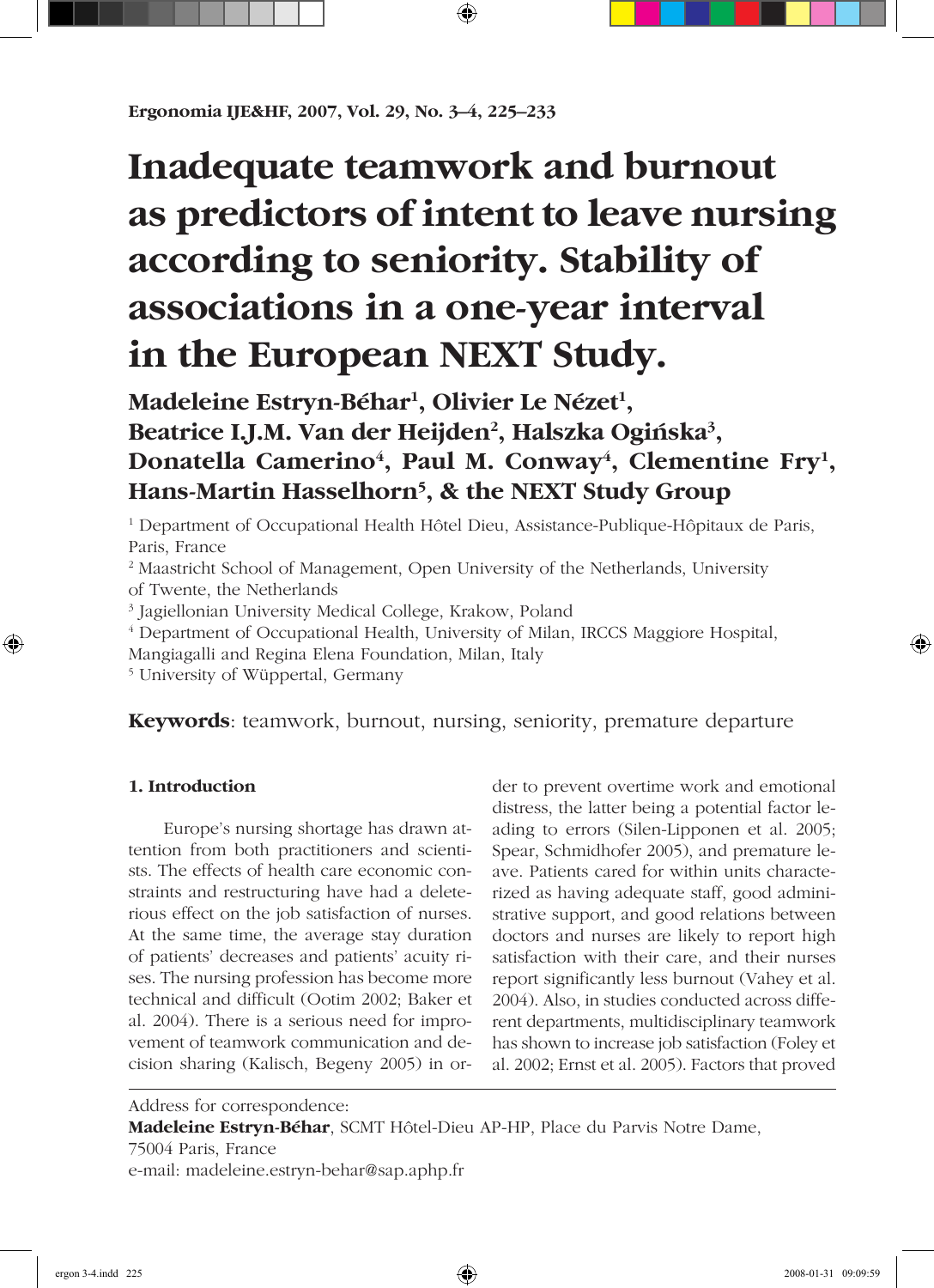### 226 **Inadequate teamwork and burnout as predictors of intent to leave nursing ...**

to predict turnover intentions include low job satisfaction, work-related distress and burnout, lack of career prospects, poor salary, managerial environment, employment conditions as well as individual characteristics, such as being young and having short job tenure (Fischer et al. 1994; Janssen et al. 1999; Shields, Ward 2001), and musculoskeletal disorders (Fochsen et al. 2006). In this contribution we investigate how personal, team and organizational characteristics are related to intent to leave nursing (ITL) according to seniority.

#### **2. Methods**

#### **2.1. The NEXT Study**

The part of the NEXT Study that is reported here investigated nurses and nursing aids in Belgium, Finland, France, Germany, Italy, Netherlands, Norway, Poland, Slovakia, and UK. A stratified sample was used aimed at covering the distribution of nurses across the country's regions, the different types of health care institutions, and the professional levels nursing worked at (qualified registered and specialized nurses, head nurses, as well as nursing aids and ancillary staff). Finally, 185 hospitals and private clinics, 76 home care services, 185 nursing homes, and 163 outpatient care institutions were included (see Hasselhorn et al. 2003 for more specific information).

#### **The `baseline questionnaire'**

The «baseline questionnaire» (Q0) was developed by a group of experts (medical doctors, nurses, and psychologists), drawing on previous research, interviews with nursing staff, and three pilot studies. It covers occupational biography, private situation, work demands, work organization, social work environment, individual resources, and future occupational plans. The first assessment was carried out between October 2002 and June 2003. Completed questionnaires were returned by postal mail to the national research institutions by means of a pre-paid envelope.

#### **The 'twelve-month follow-up questionnaire'**

The follow-up assessment (Q12) was performed among all respondents who have remained in their institution in all countries, except for the UK and Norway. For this measurement 55,571 questionnaires were sent out. The response rate was 42.3%, as compared to 51.4% for the Q0 that was sent to 77,681 nurses.

#### **2.2. Sample**

In order to increase the comparability of the respondents in our sample, the analysis was restricted to registered nurses (71% of all respondents). The analysis pertaining to the Q0 concerned 28,418 state-registered nurses without managerial tasks, among whom 17.3% had obtained a diploma in a nursing specialization. Q12 analysis comprised 16,734 state-registered nurses without managerial duties, of whom 10.6% were specialized. Mean age in the total sample was 38.78 years (SD=8.96); 15.3% of the respondents had less than five years of seniority, 36.9% 5 to 14 years, 31.7% between 15 to 24 years, and 16.1% had 25 years of seniority or more; 10.7% of the respondents were male with great differences between the participating countries.

#### **2.3. Measures**

#### **2.3.1. Dependent variable**

Intent to leave (ITL) was measured by one item: "How often during the course of the past year have you thought about giving up nursing?". The scale anchors comprised: "never", "sometimes a year", "sometimes a month", "sometimes a week", and "every day". "Sometimes a month" or more often was interpreted as frequent ITL (15.6% of the total sample).

#### **2.3.2. Predictor variables**

As indicators for **psychosocial risk factors** the following variables were used: (1) quality of teamwork, (2) quality of interpersonal relationships, (3) possibilities for development, (4) uncertainty regarding treatments. The scale reliabilities using Cronbach's alpha were respectively .78, .69, .76, and .72. The scales were divided into tertiles with the nurses with the best situation as the reference group. More detailed information on the psychometric properties of the varia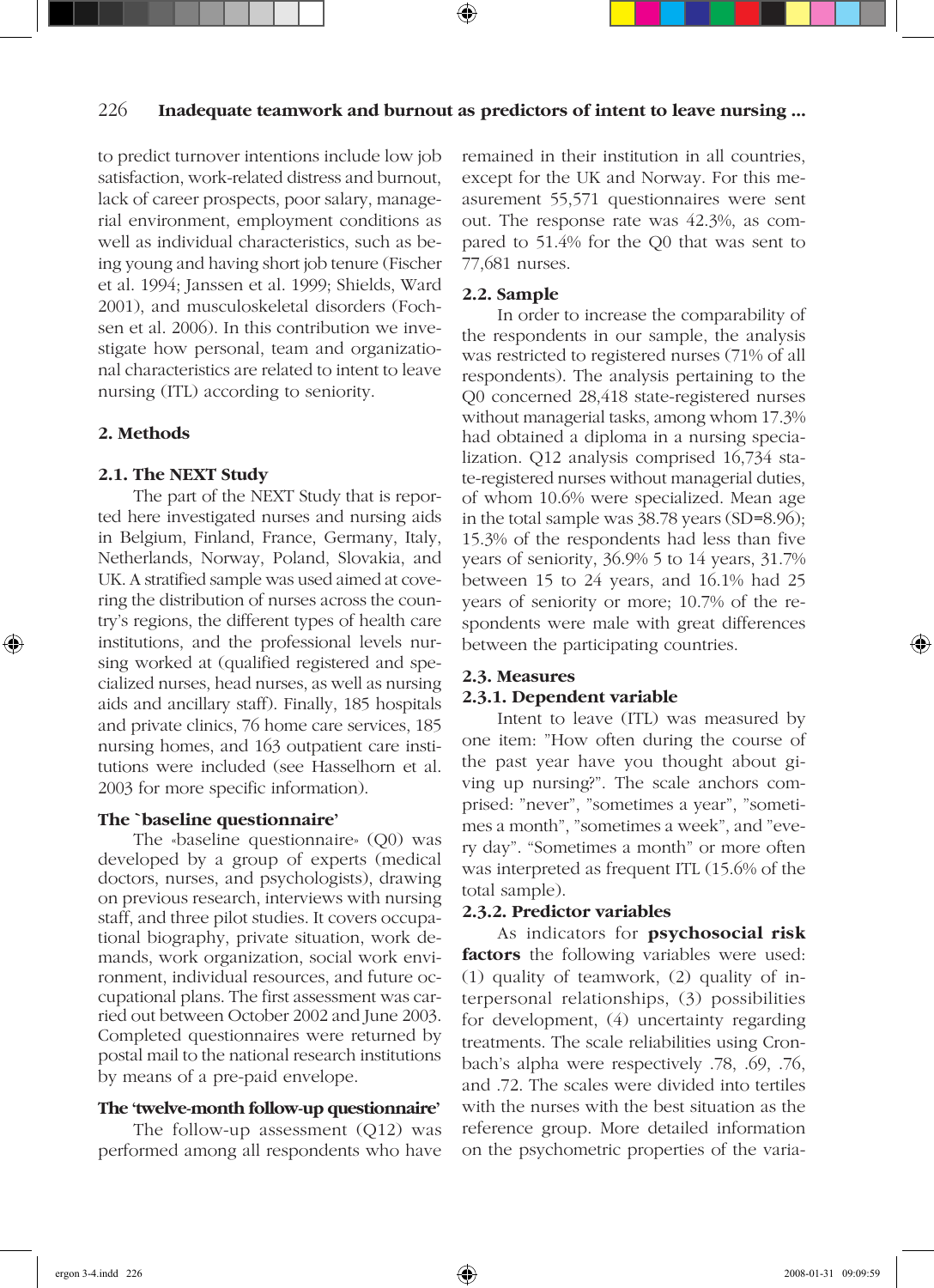bles 2, 3 and 4 can be found in Hasselhorn et al. (2003).

**Quality of teamwork** was measured by means of two sub-scales and one combined item. A four-item scale 'satisfaction with teamwork' based on the answers to the following questions: "How pleased are you with…?" (a) psychological support at your workplace, (b) the way your abilities are used, (c) your opportunities to give your patients the care they need, and (d) your work prospects. A four-point rating scale was used. Three-item and five-point rating scale pertaining to the 'quality of information sharing': (a)"How often do you have to perform tasks for which you are not qualified enough?", (b) "How often do you receive information, which is relevant to your work, insufficiently or too late?", and (c) "How often do you receive conflicting/contradictory orders concerning the performance of your work?". An additional single item was: "In your department, are there opportunities to discuss professional matters which you think are important?". For the UK, quality of teamwork could not be calculated as not all items of the measure were included in the survey. The following tertiles were used, nurses with the most favorable situation as the reference group: (1) low, 1–3.19; (2) medium, 3.20–3.70; and (3) high, 3.71–5.

As indicators for **personal risk factors** the following variables were included: age, seniority, gender, occupational level, personal situation, work-family conflict (five-item scale, Cronbach's alpha .88), and satisfaction with pay (three-item scale, Cronbach's alpha .80).

As indicators for **health risks**, self-reported musculoskeletal disorders, mental health disorders, and personal burnout (Copenhagen Burnout Inventory – Kristensen, Borritz 2001) were used.

First, bivariate analyses using Pearson's Chi-square test have been conducted in order to determine the influence of the predictors upon ITL. Subsequently, for each seniority group, a separate multiple logistic regression has been run to investigate the relationship between the above-mentioned factors and ITL. Finally, the same association was tested by means of multiple logistic regression analyses in both the baseline and the follow-up assessments, while controlling for several factors, including seniority. All analyses were conducted using SPSS version 13.0.

#### **3. Results**

#### **3.1. Intent to leave according to seniority**

Among the participating nurses in the UK, Italy, Germany, Finland, and in France, ITL was higher than 16%, while it appeared to be much lower in the other countries. It was as low as 9.2% in the Netherlands. In the total sample, nurses with 5–14 years of seniority revealed the highest percentage of frequent ITL (17.6%), followed by those who more recently entered the health care (16%). Nurses with 15–24 years of seniority had lower ITL (14.6 %) and those with 25 years or more the lowest (11.9%). In Finland, Germany, Norway, Slovakia and Poland nurses under five years of seniority most frequently declared ITL. In Italy nurses with 5–14 years of seniority showed most frequent ITL. In France, ITL increases regularly with seniority.

#### **3.2. Intent to leave according to quality of teamwork**

For the total sample, it was found that low quality of teamwork increases ITL by a factor of five as compared to the nurses that gave high scores for teamwork quality (27.6% versus 4.7%, p<0.001). ITL was even increased by a factor of six or more for Belgium, Germany, Finland, Norway, and the Netherlands.

#### **3.3. Intent to leave according to burnout**

Burnout appears to be strongly linked with ITL, with 26% of nurses with a high burnout score reporting a high ITL, as against 7.6% among those with low burnout. Burnout has a great influence, increasing ITL by a factor of four or more in Germany, France, Norway and Belgium, and by a factor of more than two in the other countries.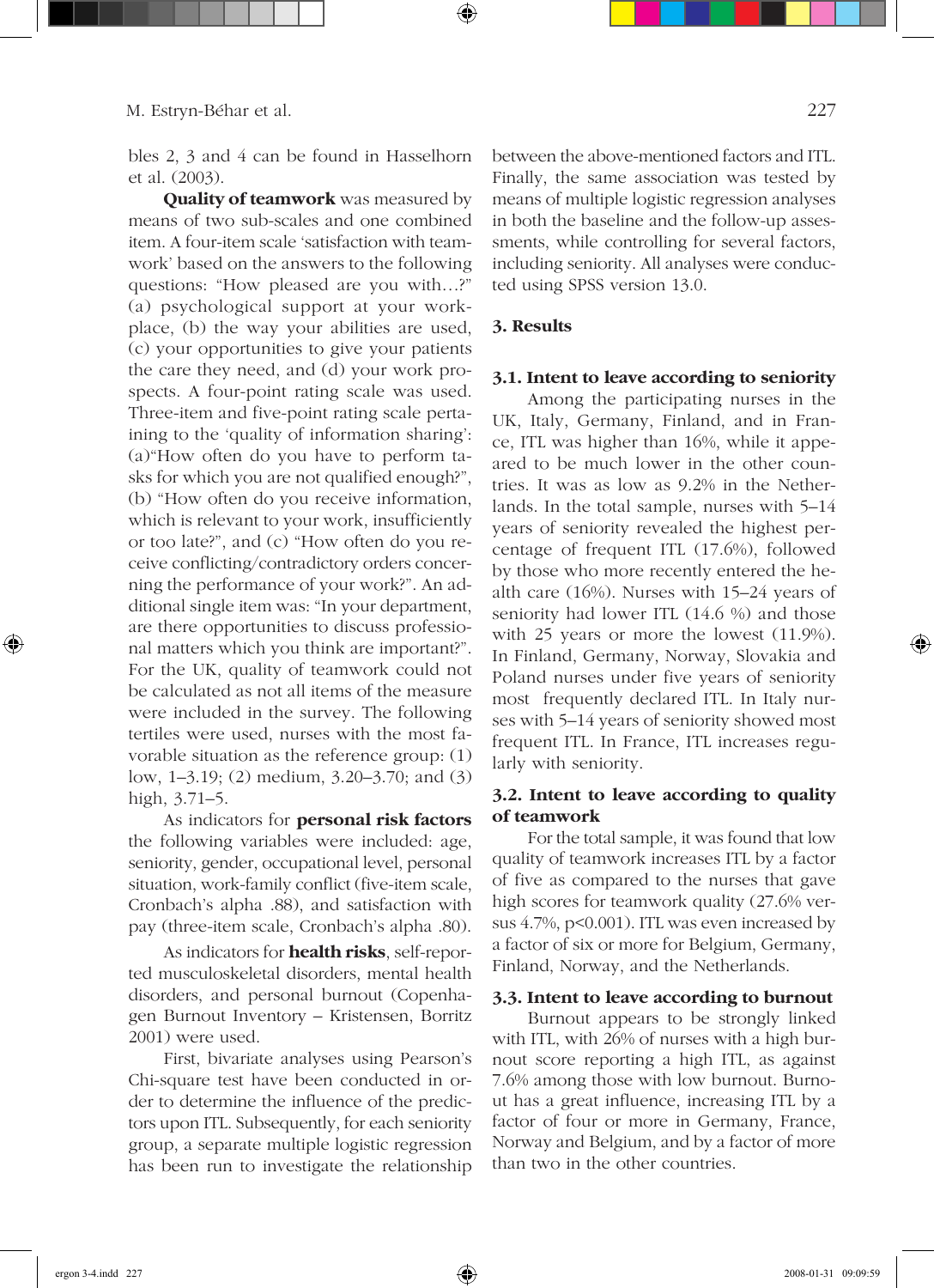## **3.4. Risk factors for ITL by seniority groups in multivariate analysis**

Low quality of teamwork appears to be a major risk factor for ITL in each seniority group (see Tab. 1). The influence is highest for nurses in their mid-career phase (OR=4.60 for nurses with 5–14 years of seniority; OR=4.68 for nurses with 15–24 years of seniority). Bad interpersonal relationships become a significant risk factor for ITL after 15 years of seniority (OR=1.38), and among nurses with at least 25 years of seniority (OR=2.02).

A lack of possibilities for development is an important risk factor for each seniority group, except for the oldest one. Uncertainty regarding treatment appears not to contribute significantly, after controlling for the other risk factors. For each seniority group, nurses working part-time display a higher ITL as compared with nurses working full-time, except for nurses with at least 25 years of seniority. Also, as compared with registered nurses, specialized nurses have a higher ITL, and this discrepancy even increases after 15 years of seniority.

Male nurses in their mid-career have a slightly higher ITL as compared with the female ones. Age does not contribute significantly, after controlling for seniority group, except for nurses with 5–14 years of experience, where each supplementary year is associated with less ITL (OR=0.98). Nurses with a low seniority who live alone show more frequent ITL than nurses living with another adult. Nurses living with another adult and a child report less frequent ITL, and this outcome appears to be significant for the first two groups of seniority (OR=0.62 for nurses with less than 5- and OR=0.70 for nurses with 5–14 years of seniority).

Work-family conflict is significantly associated with ITL for nurses in their mid-career while a lack of satisfaction with pay plays a significant role, yet only in the beginning of the nurses' careers.

Within each seniority group, a medium score for burnout is already a significant risk factor for ITL, with odds ratios always above 1.30. A high burnout prevalence appears to be the second major risk factor for ITL in each seniority group, and has the highest impact for nurses in the second part of their career (OR=2.18 for nurses with 15–24 years of seniority, and OR=3.03 for nurses with at least 25 years of experience). Psychological exhaustion appears to have a greater impact as compared with physical exhaustion. The latter is shown by the absence of a significant impact of musculoskeletal disorders (a slight exception being the group with 5–14 years of seniority), and by the demonstration of the importance of mental disorders.

#### **3.5. The longitudinal part of the study**

Quality of teamwork appears to be the highest risk factor for ITL in both Q0 and Q12 assessments, with odds ratios above five (see Tab. 2). We observed an exposure-outcome gradient in both assessments implying that lower perceived teamwork quality goes together with a higher ITL.

Nurses working part-time show a higher ITL in both Q0 and Q12 data. Overwork appears to be a factor of importance in the Q0 only, yet its influence is rather small. Specialized nurses have a higher ITL compared with registered nurses in the Q0 assessment, though this influence is not shown in the follow-up measurement, even although the trend is similar. Male nurses have a higher ITL as compared with female ones, and this difference becomes even more apparent in the follow-up assessment. Age appears to play a significant role, even after adjusting for seniority. In the Q0, each supplementary year is associated with less ITL, but this is not the case in the Q12. In both assessments, nurses living with another adult and child have a lower ITL as compared with those living with only another adult. Living alone has proven to be a more significant factor in determining ITL in Q12 than in Q0, where we could only find a trend but no significant relationship.

Work conflicting family is associated with a higher ITL. A high burnout score is the second major risk factor for ITL in the baseline and follow up assessments, with odds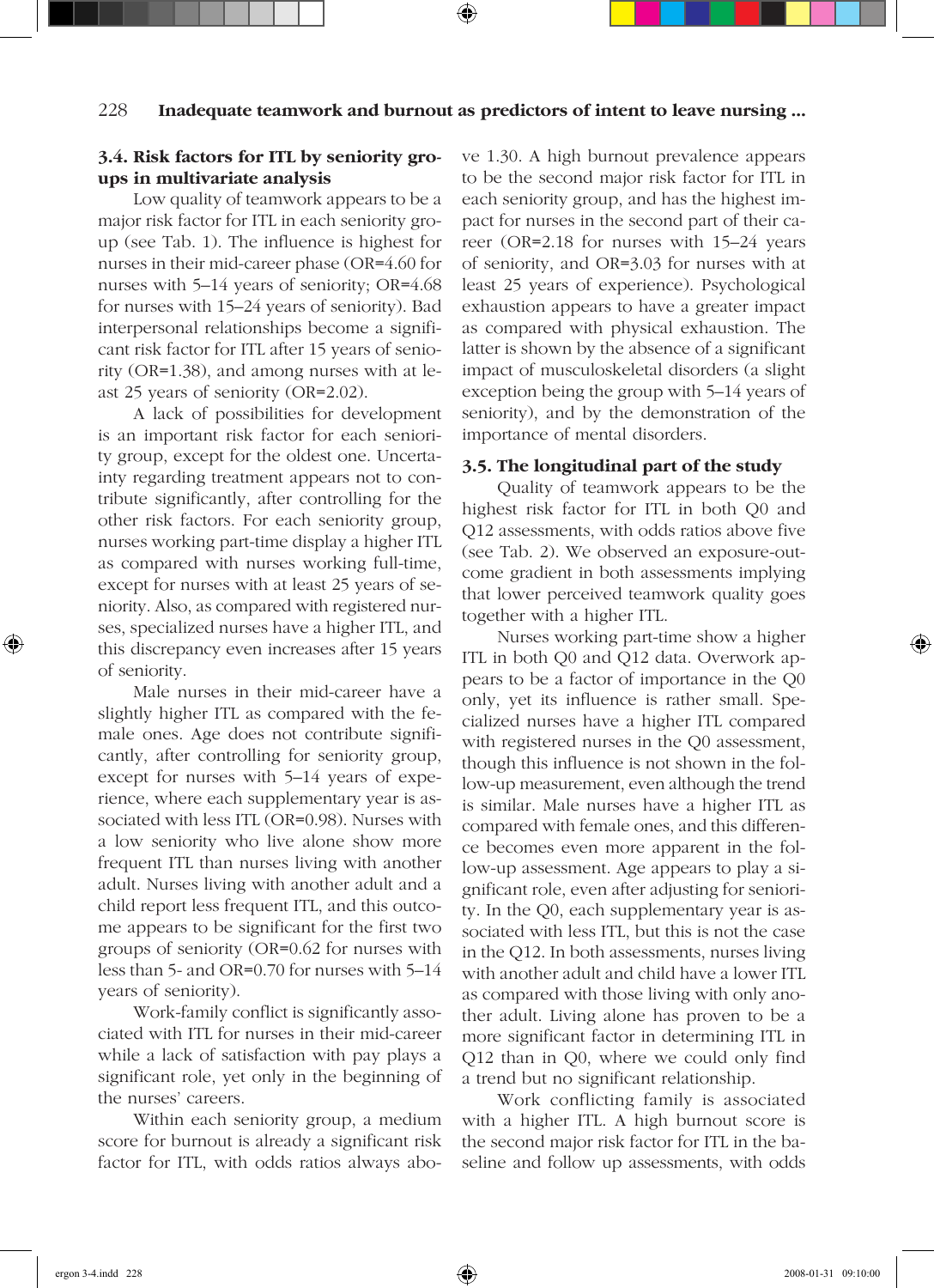|                        |                           | $5$ years                                       |                                             | 5-14 years                      |                                    | 15-24 years                                              |                                                                    | $>$ 24 years             |                                  |
|------------------------|---------------------------|-------------------------------------------------|---------------------------------------------|---------------------------------|------------------------------------|----------------------------------------------------------|--------------------------------------------------------------------|--------------------------|----------------------------------|
|                        |                           | $= 413/2854$<br>(Frequent ITL                   |                                             | (Frequent ITL                   | $= 1129/6785$                      | (Frequent ITL                                            | $= 703/5287$                                                       | (Frequent ITL            | 239/2206<br>$\mathbf{I}$         |
|                        |                           | 95% CI<br>adj. OR<br>$\blacksquare$             |                                             | adj. OR<br>$\blacksquare$       | $95%$ CI                           | adj. OR<br>$\blacksquare$                                | 95% CI                                                             | adj. OR<br>⋴             | 95% CI                           |
| Score of quality       | High                      | 1055                                            |                                             | 19841                           |                                    | 17471                                                    |                                                                    | 8291                     |                                  |
| of teanwork            | Medium<br>Low             | $1.58$<br>3.04<br>808 4.41 ***<br>991 2.24 ***  | 3.19<br>6.40                                | 2240 2.16 ***<br>25614.60***    | 2.78<br>$1.67$<br>3.54             | 18064.68 ***<br>쭕<br>17341.66                            | $2.25$<br>6.36<br>$1.22$<br>3.44                                   | 6603.70 ***<br>7171.72   | 2.83<br>6.11<br>$1.05$<br>2.24   |
| Score of quality       | Good                      | 899 1                                           |                                             | 17251                           |                                    | 14961                                                    |                                                                    | 7321                     |                                  |
| of interpersonal       | Medium                    | 0.71<br>1066 0.96 NS                            | 1.32                                        | ×<br>22700.76                   | 0.94<br>0.61                       | 18401.03 NS                                              | $1.36\,$<br>0.79                                                   | $\#$<br>7061.65          | 2.61<br>1.04                     |
| relationships          | <b>Bad</b>                | 0.70<br>889 0.97 NS                             | 1.34                                        | 27901.00 NS                     | 1.23<br>0.81                       | $\boldsymbol{\#}$<br>19511.38                            | 1.79<br>$1.06$                                                     | $\frac{M}{M}$<br>7682.02 | 3.16<br>1.29                     |
| Score of possibilities | High                      | 1323 1                                          |                                             | 22351                           |                                    | 17411                                                    |                                                                    | 8001                     |                                  |
| for development        | Medium                    | $0.79$<br>1.07<br>816 1.05 NS                   | $\frac{35}{1.34}$                           | 18751.10 NS                     | $1.34$ $1.67$<br>0.91              | 15691.05 NS                                              | $\begin{array}{c} 1.34 \\ 1.86 \end{array}$<br>$\frac{0.82}{1.20}$ | 6320.78 NS               | 1.18<br>0.52                     |
|                        | Low                       | 715 1.40 *                                      |                                             | 26751.40***                     | 1.18                               | 19771.50***                                              |                                                                    | 7741.26 NS               | 1.78<br>0.89                     |
| Score of uncertainty   | Low                       | 616 1                                           |                                             | 15741                           |                                    | 13071                                                    |                                                                    | 6441                     |                                  |
| regarding treatments   | Medium<br>High            | 0.70<br>0.63<br>1032 1.00 NS<br>1206 0.88 NS    | 1.25<br>1.41                                | 23970.88 NS<br>28140.99 NS      | 1.08<br>1.21<br>$0.71$<br>0.81     | 20640.81 NS<br>19160.79 NS                               | $1.04$<br>$1.01\,$<br>0.63<br>0.61                                 | 8471.01 NS<br>7151.26 NS | 1.56<br>1.93<br>0.66<br>0.82     |
| Work week duration     | $\ddot{}$<br>35 hours     | 2294                                            |                                             | 46961                           |                                    | 33031                                                    |                                                                    | 14881                    |                                  |
|                        | <35 hours                 | 1.28<br>***<br>560 1.71                         | 2.28                                        | 쑟<br>20891.27                   | 1.51<br>$1.07$                     | ***<br>19841.73                                          | 2.12<br>$1.41\,$                                                   | 7181.22 NS               | 1.73<br>0.87                     |
| Overwork               | specified<br>No or not    | $1729$ 1                                        |                                             | 46781                           |                                    | 39351                                                    |                                                                    | 16491                    |                                  |
|                        | Yes                       | 0.93<br>1125 1.17 NS                            | $1.48$                                      | 21071.14 NS                     | 1.32<br>0.98                       | 13521.17 NS                                              | 1.41<br>0.96                                                       | 5570.99 NS               | 1.38<br>0.71                     |
| Age                    | (continuous)              | 0.96<br>0.98 NS<br>2854                         | 1.01                                        | 6785 0.98                       | 0.99<br>0.97                       | 52870.99 NS                                              | 1.01<br>0.97                                                       | 22060.96 NS              | $\frac{8}{1.00}$<br>0.92         |
| Gender                 | Female nurses             | 2457                                            |                                             | 57871                           |                                    | 48251                                                    |                                                                    | 19601                    |                                  |
|                        | Male nurses               | 0.81<br>397 1.11 NS                             | 1.53                                        | 黄<br>9981.33                    | $1.61\,$<br>$1.10\,$               | 4621.69***                                               | 2.24<br>1.28                                                       | 2460.92 NS               | 1.55<br>0.55                     |
| Occupational level     | Registered nurses         | $2490$ 1                                        |                                             | $\frac{M}{M}$<br>56671          |                                    | 42321                                                    |                                                                    | 16961                    |                                  |
|                        | Specialised nurses        | $\!0.81$<br>364 1.14 NS                         | 1.59                                        | 11181.28                        | 1.54<br>$1.06\,$                   | $*$<br>10551.53                                          | 1.89<br>$1.23\,$                                                   | $\pmb{\ast}$<br>5101.51  | 2.14<br>$1.06\,$                 |
| Personal situation     | With adult                | 1517                                            |                                             | 17631                           |                                    | 6151                                                     |                                                                    | 6411                     |                                  |
|                        | Alone with child<br>Alone | $1.17$<br>0.48<br>$671$ 1.51 **                 | 1.96                                        | 2810.72 NS<br>8430.97 NS        | $1.04$<br>1.21<br>0.49<br>0.77     | 4001.30 NS<br>4080.69 NS                                 | $1.03\,$<br>1.87<br>0.90<br>0.46                                   | 2530.96 NS<br>1570.57 NS | 1.58<br>1.04<br>0.31<br>0.59     |
|                        |                           | 46 1.15 NS                                      | 2.74<br>0.87                                |                                 | 0.59                               |                                                          | $1.07\,$                                                           |                          |                                  |
|                        | With adult and child      | 0.44<br>$6200.62$ **                            |                                             | 38980.70 ***                    | 0.83                               | 38640.81 NS                                              | 0.62                                                               | 11550.70 NS              | $1.00\,$<br>649                  |
| Score of work          | $_{\text{Low}}$           | 795 1                                           |                                             | 17831                           |                                    | 17461                                                    |                                                                    | 7791                     |                                  |
| conflicting family     | Medium<br>High            | $C$ .77<br>0.90<br>1034 1.08 NS<br>1025 1.27 NS | $\begin{array}{c} 1.51 \\ 1.79 \end{array}$ | 23661.10 NS<br>$26361.43***$    | $\frac{137}{1.77}$<br>0.89<br>1.16 | 17641.18 NS<br>$\frac{\partial}{\partial t}$<br>17771.49 | $1.52$<br>$1.90$<br>0.92<br>$1.17\,$                               | 7051.06 NS<br>7221.30 NS | 1.60<br>1.94<br>0.69<br>$0.87\,$ |
| Score of satisfaction  | High                      | 1201 1                                          |                                             | 24141                           |                                    | 20251                                                    |                                                                    | 9231                     |                                  |
| with pay               | Medium                    | 0.84<br>858 1.11 NS                             | 1.48                                        | 1903 1.04 NS                    | 1.25<br>0.86                       | 13260.86 NS                                              | 1.09<br>0.68                                                       | 5260.91 NS               | 1.36<br>0.61                     |
|                        | $_{\rm Low}$              | $1.20$<br>795 1.58***                           | 2.08                                        | $\boldsymbol{\ast}$<br>24681.21 | 1.44<br>$1.02\,$                   | 19361.17 NS                                              | 1.45<br>0.94                                                       | 7570.95 NS               | 1.36<br>0.67                     |
| Burnout score (CBI)    | Low                       | 9951                                            |                                             | 23881                           |                                    | 19671                                                    |                                                                    | 8561                     |                                  |
|                        | Medium                    | 1.03<br>×<br>981 1.43                           | 1.98                                        | $22081.30$ **                   | 1.59<br>$1.07\,$                   | ×<br>16851.36                                            | 1.75<br>1.05                                                       | ×<br>6851.68             | 2.65<br>1.06                     |
|                        | High                      | 1.39<br>878 1.98 ***                            | 2.81                                        | ***<br>21891.95                 | 2.40<br>1.59                       | 清水水<br>16352.18                                          | 2.83<br>1.68                                                       | ***<br>6653.03           | 4.83<br>$1.90\,$                 |
| Mental disorders       | $\frac{1}{2}$             | 2459 1                                          |                                             | 55051                           |                                    | 42101                                                    |                                                                    | 17451                    |                                  |
|                        | diagnosis<br>Yes, own     | $1.07\,$<br>₩<br>313 1.47                       | $2.30$<br>$2.32$                            | ₩<br>9621.23                    | $1.48$<br>2.32<br>$1.02\,$         | 黄茶茶<br>7871.48                                           | $1.84 \\ 2.16$<br>$1.19\,$                                         | 3261.24 NS               | 1.79<br>0.86                     |
|                        | Yes, physician            | 0.76<br>1.32 NS<br>82                           |                                             | ***<br>3181.77                  | 1.35                               | $\frac{\pi}{8}$<br>2901.56                               | $1.13$                                                             | ×<br>1351.67             | 2.73<br>$1.02\,$                 |
| Musculoskeletal        | Ş                         | 1722                                            |                                             | 34761                           |                                    | 2271                                                     |                                                                    | 7951                     |                                  |
| disorders              | diagnosis<br>Yes, own     | 615 1.04 NS                                     | $0.79$ 1.37                                 | 16761.00 NS                     | $1.19$<br>$1.47$<br>0.84           | 13620.94 NS                                              | $1.17\,$<br>6.75                                                   | 5641.04 NS<br>8470.89 NS | $0.70$ 1.54                      |
|                        | Yes. physicians           | 0.75<br>1.01 NS<br>517                          | 1.36                                        | 쯅<br>16331.24                   | 1.05                               | 16981.05 NS                                              | 1.29<br>0.85                                                       |                          | 1.28<br>0.62                     |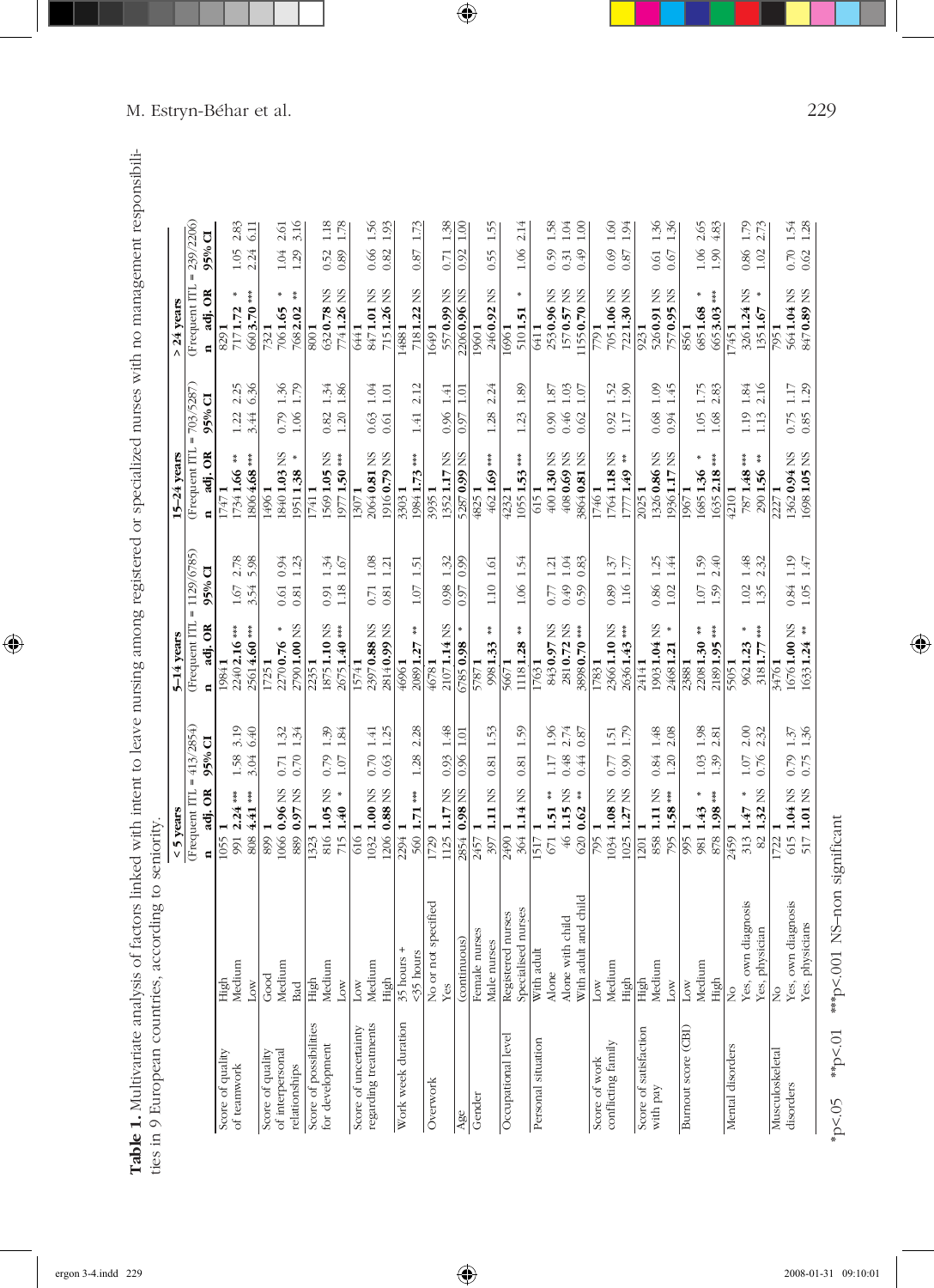#### 230 **Inadequate teamwork and burnout as predictors of intent to leave nursing ...**

ratios above two. Mental disorders remain more important over the duration of the study compared with musculoskeletal disorders in determining ITL.

#### **4. Discussion**

Quality of teamwork appears to be the major factor associated with ITL for each seniority group of nurses. Hostile relations within teams doubled the risk to leave prematurely for nurses who were at the end of their career, while low possibilities for development doubled the risk at the beginning of their career. The longitudinal part of our study demonstrates the impact of the risk factors and points out that the health care sector should be urged to work on improvements in order to 'turn the tide' and to prevent a further shortage in nursing staff.

Possibly nurses working part-time are already dissatisfied with their job or with their workhome balance, and thus are more prone to ITL compared with their full-time counterparts.

Male nurses and specialized nurses are significantly more recruited for marketing jobs within the pharmacy and medico-technical industry with less stressful conditions, yet, with less job security as well. On the contrary, this explains the relatively higher retention of (female) nurses with children, but only in case work is not conflicting excessively with family.

Contradictory to Fochsen et al. (2006), after controlling for teamwork and burnout, nurses with MSDs appeared not to have a much higher ITL. Probably, these nurses have difficulties to find other jobs outside health care (Estryn-Béhar et al. 2005) due to their limited employability (Van der Heijden 2005). Ergonomic interventions and team quality enhancement aimed at reducing physical workload are of major importance to keep the workforce healthy.

In the analysis by country, for France and slightly in the UK and Italy, we have found that seniority is a risk factor for ITL, while age is negatively correlated with ITL, therefore distinguishing the two variables from one another. Indeed, nurses with 25 years of seniority may be only 45 years old. At this age, it is certainly possible to look for other job options if the environment associated with working with patients proves unsatisfying, and in case the nurse is not responsible for small children.

Our results confirm the core importance of teambuilding (Mc Hugh 1997; Leonard at al. 2004). Turnover may be prevented by means of a high quality collaboration and multidisciplinary teamwork (nurses, nursing aids, physicians, pharmacists), and by team training approaches and ward design which facilitates teamwork (Estryn-Béhar 1996, 1997a,b). Changes towards organizations where physicians and non-physician professionals collaborate in teams are now recommended (Rosenstein 2002; Curtis et al. 2006).

Work-family conflicts and being a male nurse increases ITL in the mid-career (see also Jansen et al. 2006). In health care, many work situations require long working hours, frequent overtime work, understaffing implying high extensive demand and frequent change of shifts with short notice. This may result in work-family conflicts (WFC) with mid-aged nurses predominantly looking for another work situation allowing a better work-family balance. On the contrary, with low or medium WFC, female nurses, and nurses not living alone have less intent to leave in order to protect their work-family balance. Again, good teamwork and interpersonal relationships facilitate fitting the different team members' needs.

#### **5. Limitations of our study and recommendations for future research**

As we have used self-reports' measures, for both the predictor variables and the dependent variable, i.e. intent to leave, a commonmethod bias may exist (Doty, Glick 1998).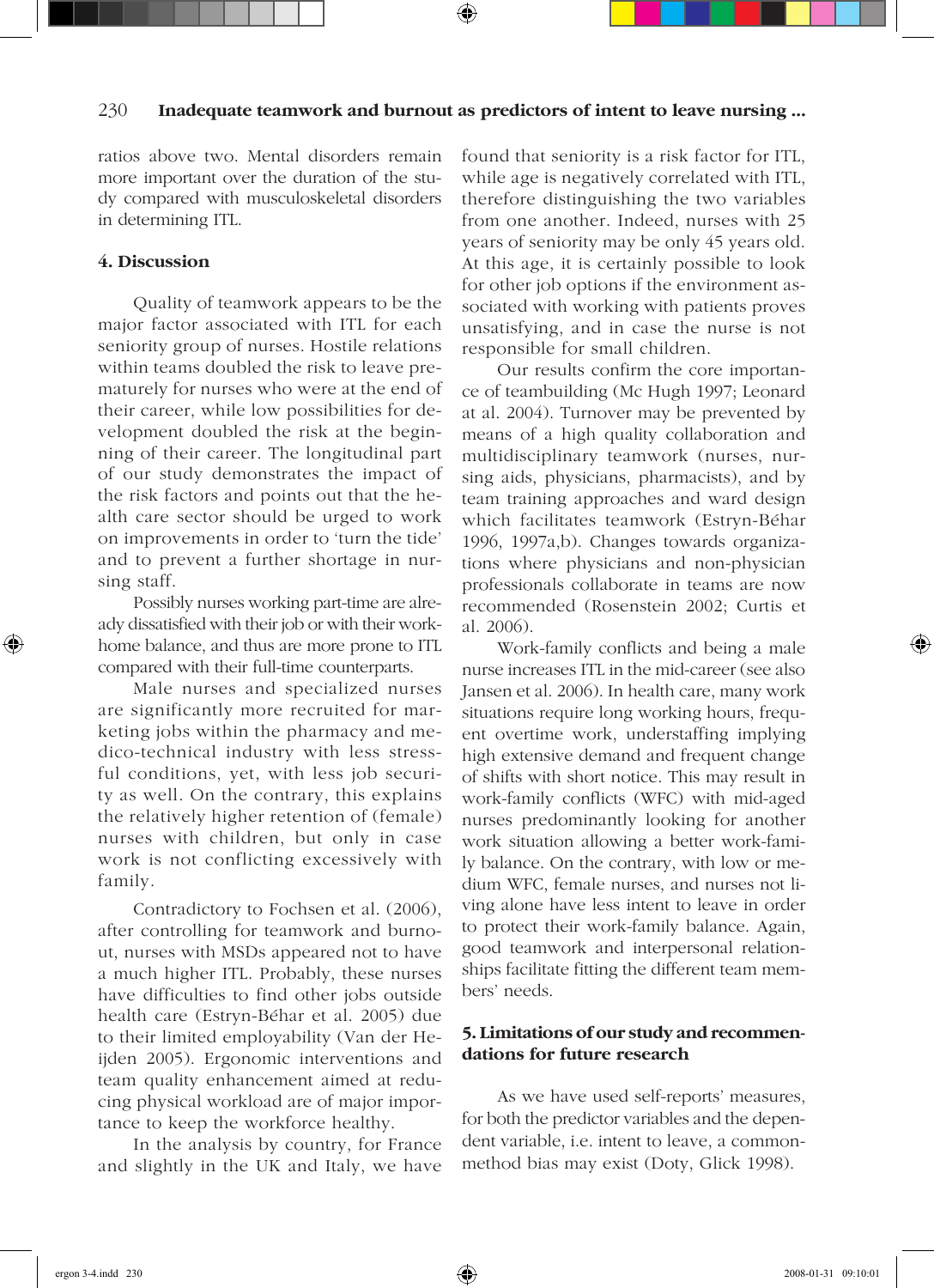| i<br>i<br>į<br>ļ<br>I<br>ļ<br>İ<br>١<br>֚֚֡֝<br>֚֚֚֚֚֚֚֚֝֝֬֝֬֝֬֝֓<br>֧֪֪֚֚֚֚֚֚֚֝֝֝֝֝֝֝֬֝֬֝֬֝֬֝֬֝֬֝֬֝֬֝֬֝֬֝֬<br>mani<br>l<br>)<br>j<br>l<br>こくり クライアー しょくくくちゅうりょ<br>I<br>l<br>j<br>į<br>₹ |                                                                                                |
|------------------------------------------------------------------------------------------------------------------------------------------------------------------------------------------|------------------------------------------------------------------------------------------------|
| $\overline{\phantom{a}}$<br>j<br>$\ddot{\ddot{\ }}$<br>į<br>I<br>i<br>ļ<br>¢<br>Ò<br>:<br>j<br>しょうこう こうしょう<br>í<br>J<br>ı<br>)                                                           |                                                                                                |
| ļ<br>$\overline{\phantom{a}}$<br>$\ddot{\phantom{a}}$<br>$\frac{1}{2}$<br>ĺ<br>)<br>į<br>:<br>2.77<br>¢<br>j<br>¢                                                                        |                                                                                                |
| Ï<br>j<br>$\overline{\phantom{a}}$<br>ĺ<br>ì<br>.<br>.<br>.<br>l<br>へもへいい<br>5<br>i<br>Ş<br>j<br>ׇ֘֝֕֡                                                                                   | Ë<br>$\frac{1}{2}$<br>ï<br>١<br>ĵ<br>ļ<br>J<br>;<br>;<br>i<br>١<br>:<br>וּ<br>I<br>ı<br>Į<br>l |
|                                                                                                                                                                                          | İ<br>۱<br>$\ddot{ }$<br>$\ddot{\phantom{0}}$<br>i<br>!<br>i<br>I<br>i<br>l<br>ı<br>:           |

|                               |                           |       | Baseline assessment (QO)<br>$ITL = 2799/19529$ |                  |       | $ITL = 1654/13007$    | twelve month follow up assessment (Q12) |
|-------------------------------|---------------------------|-------|------------------------------------------------|------------------|-------|-----------------------|-----------------------------------------|
|                               |                           | Z     | $\Omega$<br>adj. OR                            | 95% CI           | Z     | adj. OR p             | 95% CI                                  |
| Score of quality              |                           | 5218  |                                                |                  | 3811  |                       |                                         |
| of teamwork                   | High<br>Medium            | 8224  | $2.39***$                                      | 2.82<br>2.03     | 5257  | $2.13***$             | 2.62<br>1.73                            |
|                               | $_{\text{Low}}$           | 6087  | $6.32***$                                      | 7.46             | 3939  | 5.04 ***              | 6.23<br>4.08                            |
| Score of possibilities for    | High                      | 6498  |                                                |                  | 4239  |                       |                                         |
| development                   | Medium                    | 5602  | $1.07$ NS                                      | 0.94 1.20        | 3956  | $1.07$ NS             | 0.90 1.26                               |
|                               | $_{\text{Low}}$           | 7429  | $1.48***$                                      | 1.33 1.64        | 4812  | ***<br>1.52           | 1.30 1.78                               |
| Work week duration            | $35$ hours $+$            | 13551 |                                                |                  | 9233  |                       |                                         |
|                               | <35 hours                 | 5978  | ***<br>1.28                                    | 1.16 1.43        | 3774  | ***<br>1.29           | 1.49<br>1.12                            |
| Overwork                      | No or not specified       | 13764 |                                                |                  | 10021 |                       |                                         |
|                               | Overwork                  | 5765  | $\frac{*}{*}$<br>1.14                          | 1.04 1.25        | 2986  | 0.97 NS               | 1.11<br>0.85                            |
| Age                           | (continuous)              | 19529 | ***<br>0.97                                    | 0.98<br>0.96     | 13007 | 0.99 NS               | 1.00<br>0.98                            |
| Gender                        | Female                    | 17249 |                                                |                  | 11697 |                       |                                         |
|                               | Male                      | 2280  | ***<br>1.47                                    | 1.29 1.67        | 1310  | ***<br>1.73           | 2.05<br>1.46                            |
| Occupational level            | Registered nurses         | 15916 |                                                |                  | 11543 |                       |                                         |
|                               | Specialized nurses        | 3613  | $1.45***$                                      | 1.30 1.63        | 1464  | 1.16 NS               | 1.39<br>0.97                            |
| Seniority                     | $<$ 5 years               | 2881  |                                                |                  | 1574  |                       |                                         |
|                               | $6 - 14$ years            | 7513  | $\frac{*}{*}$<br>1.26                          | 1.46<br>1.09     | 4744  | $1.07$ NS             | 1.31<br>0.87                            |
|                               | $15 - 24$ years           | 6308  | *<br>1.24                                      | 1.51<br>$1.02$   | 4595  | $1.04$ NS             | 1.34<br>$0.81\,$                        |
|                               | $> 24$ years              | 2827  | 1.16 NS                                        | 1.53<br>0.88     | 2094  | $0.92$ NS             | 1.29<br>0.65                            |
| Personal situation            | With adult                | 5084  |                                                |                  | 3375  |                       |                                         |
|                               | Alone                     | 2325  | 1.13 NS                                        | 1.30<br>0.99     | 1407  | $1.30$ **             | 1.08 1.56                               |
|                               | Alone with child          | 1074  | $*$<br>0.71                                    | 0.87<br>0.57     | 759   | 0.81 NS               | 1.04<br>0.63                            |
|                               | With adult and child      | 11046 | $**\$<br>0.75                                  | 0.83<br>0.67     | 7466  | $\frac{1}{2}$<br>0.76 | 0.87<br>0.66                            |
| Score of work conflicting     | $_{\text{Low}}$           | 5910  |                                                |                  | 4813  |                       |                                         |
| family                        | Medium                    | 6586  | 1.12 NS                                        | 1.28<br>0.99     | 3786  | 1.18                  | 1.38<br>$1.01\,$                        |
|                               | High                      | 7033  | $1.44***$                                      | 1.63<br>$1.27$   | 4408  | 茶茶<br>1.69            | 1.96<br>$1.46$                          |
| Bumout                        | Low                       | 6940  |                                                |                  | 4249  |                       |                                         |
|                               | Medium                    | 6361  | $1.43***$                                      | 1.62<br>1.25     | 4628  | ***<br>1.34           | $1.60\,$<br>1.13                        |
|                               | High                      | 6228  | $2.19***$                                      | 2.50<br>1.92     | 4130  | ***<br>2.30           | 2.76<br>1.93                            |
| Mental disorders              | <sub>2</sub>              | 15818 |                                                |                  | 10402 |                       |                                         |
|                               | Yes, own diagnosis        | 2747  | $1.35***$                                      | 1.52<br>1.21     | 2015  | $1.33***$             | 1.52<br>1.15                            |
|                               | Yes, physician diagnosis  | 964   | $1.68***$                                      | 1.99<br>1.43     | 590   | $1.50***$             | 1.87<br>1.21                            |
| Musculoskeletal. disorders No |                           | 9185  |                                                |                  | 6299  |                       |                                         |
|                               | Yes, own diagnosis        | 4806  | $0.99$ NS<br>1.19 ***                          | 1.10<br>0.88     | 3131  | $1.04$ NS             | 0.90 1.19                               |
|                               | Yes, physicians diagnosis | 5538  |                                                | 1.33<br>$1.07\,$ | 3577  | $1.11$ NS $\,$        | 1.27<br>0.96                            |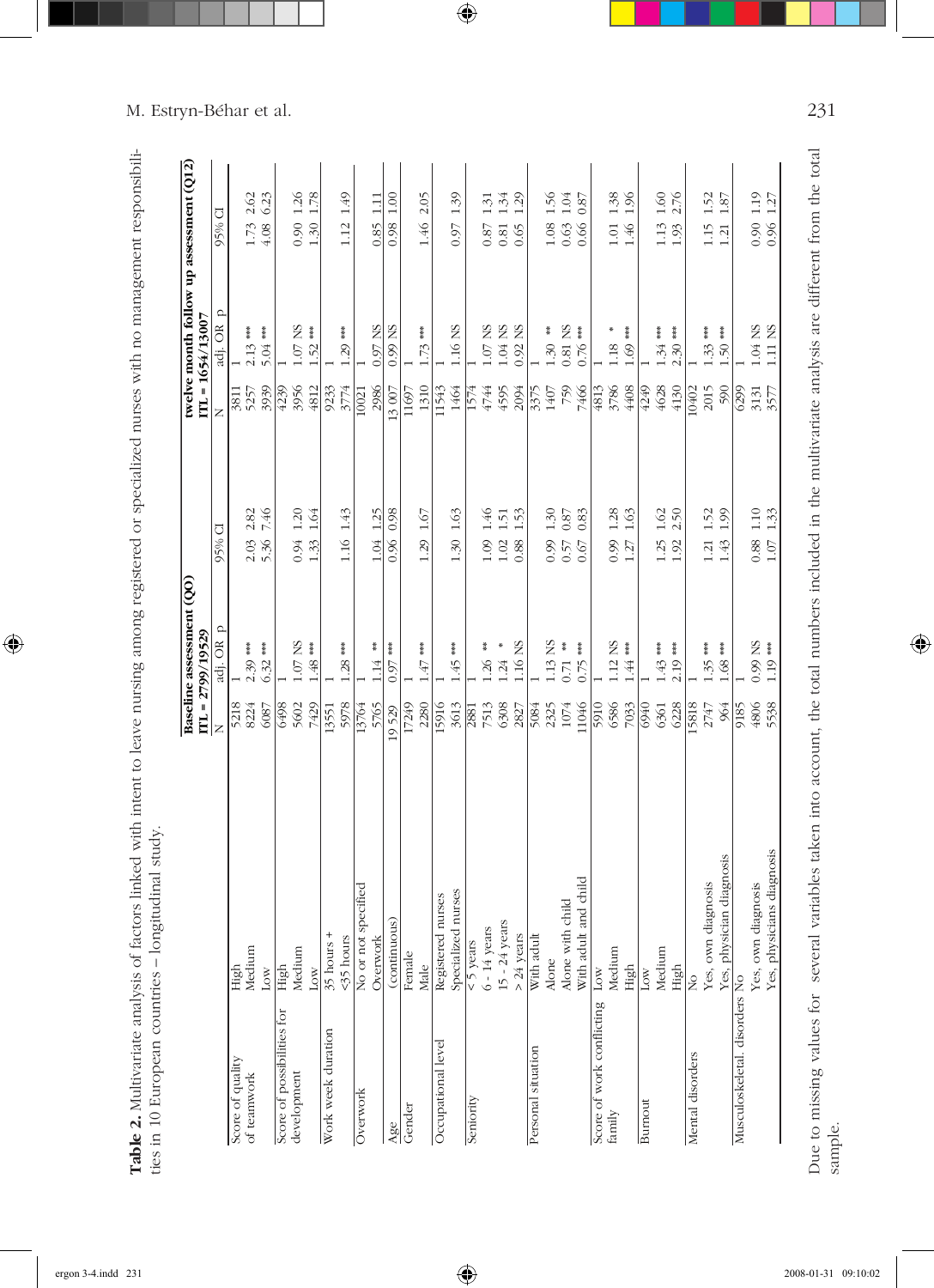#### 232 **Inadequate teamwork and burnout as predictors of intent to leave nursing ...**

Method bias is a problem as it is one of the main sources of measurement error. Also in our approach, common method variance (i.e., variance that is attributable to the measurement method rather than to the constructs the measures represent) is a potential problem that needs further attention. Moreover, future research is needed wherein micro- and mesolevel models, taking into account individual, job-related, and organizational characteristics ought to be integrated with the so-called broader micro-sociological models describing labour market circumstances and opportunities (Van der Heijden 2005). In situations wherein

one is suffering from inadequate teamwork and burnout, in case of a lack of suitable jobs, i.e. disadvantageous labour market circumstances, one's employability is something to be even more concerned about.

#### **Acknowledgements:**

The NEXT study was initiated by SALTSA (Joint Programme for Working Life Research in Europe) and financed by European Union within the 5<sup>th</sup> framework. Key action No 6.3. The population and disabilities. (QLK6-CT-2001-00475).

#### **References**

- Baker GR, Norton PG, Flintoft V, Blais R, Brown A, Cx J, Etchells E, Ghali WA, Hebert P, Majumdar SR, O'Beirne M, Palacios-Derflingher L, Reid RJ, Sheps S, Tamblyn R, 2004, The Canadian Adverse Events Study: the incidence of adverse events among hospital patients in Canada. *CMAJ,* 170, 11, 1678–1686.
- Curtis JR, Cook DJ, Wall RJ, Angus DC, Bion J, Kacmarek R, Kane-Gill SL, Kirchhoff KT, Levy M, Mitchell PH, Moreno R, Pronovost P, Puntillo K, 2006, Intensive care unit quality improvement: A "how-to" guide for the interdisciplinary team. *Crit Care Med,* 34, 1, 211–218.
- Doty DH, Glick WH, 1998, Common methods bias: Does common methods variance really bias results? *Organizational Research Methods*, 1, 4, 374–406.
- Ernst ME, Messmer PR, Franco M, Gonzalez JL, 2005, Nurses' job satisfaction, stress, and recognition in a pediatric setting. *Pediatr Nurs*; 30, 219–227. Erratum in: *Pediatr Nurs*; 31, 1, 20.
- Estryn-Béhar M, 1996, *Ergonomie hospitalière, théorie et pratiques*. Éditions Estem, Paris.
- Estryn-Béhar M, 1997a, *Stress et souffrance des soignants à l'hôpital Reconnaissance, analyse et prévention*. Editions Estem, Paris.
- Estryn-Béhar M, 1997b, Ergonomics and health care. [in:] Estryn-Behar M, *Encyclopedia of occupational health and safety*. ILO, Geneva
- Estryn-Béhar M, Le Nézet O, Jasseron C, van der Heijden B, Ogiñska H and the NEXT Study group, 2005, *Health and satisfaction of Healthcare Workers in France and in Europe. Prevention of early exit*. To be downloaded from www.presst-next.fr .
- Fischer ML, Hinson N, Deets C, 1994, Selected predictors of registered nurses' intent to stay. *J Adv Nurs;* 20, 950–957.
- Fochsen G, Josephson M, Hagberg M, Toomingas A, Lagerström M, 2006, Predictors of leaving nursing care: a longitudinal study among Swedish nursing personnel. *Occup Environ Med,* 63, 198–201.